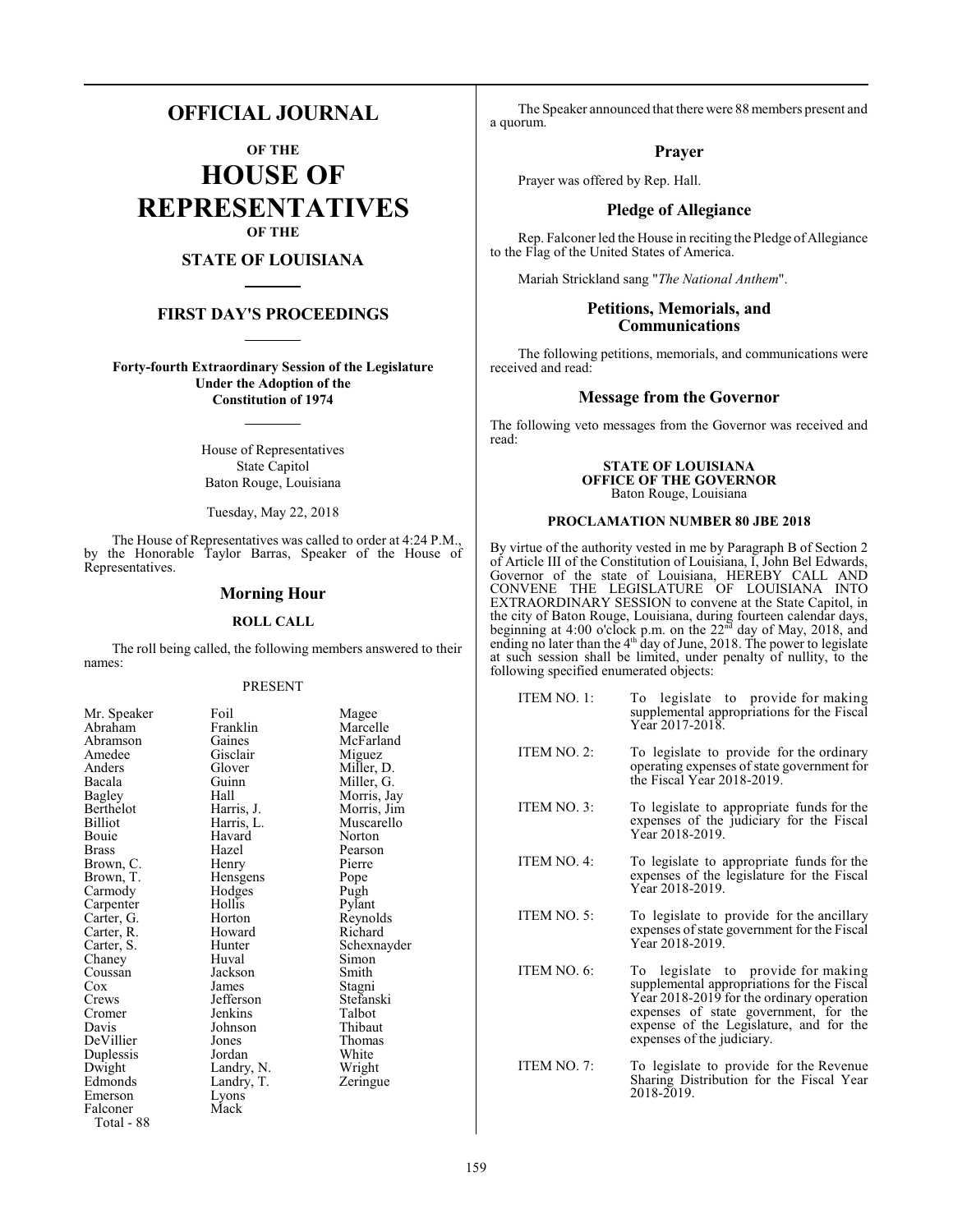# Page 2 HOUSE

1st Day's Proceedings - May 22, 2018

| ITEM NO. 8:         | To legislate with regard to the capital<br>outlay budget and the capital outlay<br>program for the Fiscal Year 2018-2019.                                          | <b>ITEM NO. 26:</b>                                                                                                                                                                                    | To legislate with regard to the imposition,<br>collection and remittance of sales and use<br>tax under R.S. 47:302 and to amend the<br>definition of dealer.                                                               |
|---------------------|--------------------------------------------------------------------------------------------------------------------------------------------------------------------|--------------------------------------------------------------------------------------------------------------------------------------------------------------------------------------------------------|----------------------------------------------------------------------------------------------------------------------------------------------------------------------------------------------------------------------------|
| ITEM NO. 9:         | To legislate with regard to the Omnibus<br>Bond Authorization Act of 2018.                                                                                         | <b>ITEM NO. 27:</b>                                                                                                                                                                                    | To legislate with regard to the sales and use<br>tax rebate, the project facility expense<br>rebate, and the investment tax credit under<br>the Enterprise Zone, Quality Jobs and<br>Competitive Project Payroll Programs. |
| ITEM NO. 10:        | To legislate with regard to the transfer,<br>dedication, deposit, use and appropriation<br>of monies in state funds.                                               |                                                                                                                                                                                                        |                                                                                                                                                                                                                            |
| ITEM NO. 11:        | To legislate with regard to statutory<br>dedications.                                                                                                              | ITEM NO. 28:                                                                                                                                                                                           | To legislate with regard to the tax treatment<br>of refunds in computing corporate income<br>tax.                                                                                                                          |
| ITEM NO. 12:        | To legislate with regard to fees.                                                                                                                                  | ITEM NO. 29:                                                                                                                                                                                           | To legislate with regard to depreciation and                                                                                                                                                                               |
| ITEM NO. 13:        | To legislate with regard to the brackets for<br>state income tax.                                                                                                  |                                                                                                                                                                                                        | expensing of property for purposes of state<br>income tax.                                                                                                                                                                 |
| ITEM NO. 14:        | To legislate with regard to the taxation of<br>the sales of services.                                                                                              | ITEM NO. 30:                                                                                                                                                                                           | To legislate with regard to the Deepwater<br>Horizon Economic Damages Collection<br>Fund.                                                                                                                                  |
| ITEM NO. 15:        | To legislate with regard to Act 126 of the<br>2015 Regular Session.                                                                                                | <b>ITEM NO. 31:</b>                                                                                                                                                                                    | To legislate with regard to R.S. 39:52.1.                                                                                                                                                                                  |
| ITEM NO. 16:        | To legislate with regard to Act 123 of the<br>2015 Regular Session.                                                                                                | ITEM NO. 32:                                                                                                                                                                                           | To legislate with regard to state expenditure<br>reporting.                                                                                                                                                                |
| <b>ITEM NO. 17:</b> | To legislate with regard to Act 109 of the<br>2015 Regular Session.                                                                                                | IN WITNESS WHEREOF, I have set my hand officially and<br>caused to be affixed the Great Seal of Louisiana, at the Capitol, in the<br>City of Baton Rouge, on this $14th$ day of May, 2018.             |                                                                                                                                                                                                                            |
| ITEM NO. 18:        | To legislate with regard to Act 26 of the<br>First Extraordinary Session of 2016.                                                                                  | <b>JOHN BEL EDWARDS</b><br>Governor of Louisiana                                                                                                                                                       |                                                                                                                                                                                                                            |
| ITEM NO. 19:        | To legislate with regard to Act 25 of the<br>First Extraordinary Session of 2016.                                                                                  | ATTEST BY THE SECRETARY OF STATE                                                                                                                                                                       |                                                                                                                                                                                                                            |
| ITEM NO. 20:        | To legislate with regard to the deductibility                                                                                                                      | <b>B. KYLE ARDOIN</b><br>Secretary of State<br><b>Motion</b>                                                                                                                                           |                                                                                                                                                                                                                            |
|                     | of excess federal itemized personal<br>deductions in computing state income<br>taxes.                                                                              |                                                                                                                                                                                                        |                                                                                                                                                                                                                            |
| <b>ITEM NO. 21:</b> | To legislate with regard to tax credits and<br>rebates.                                                                                                            | On motion of Rep. Lance Harris, the Speaker appointed the<br>following special committee to notify the Governor that the House is<br>convened and prepared to transact business: Reps. Hazel, Smith,   |                                                                                                                                                                                                                            |
| ITEM NO. 22:        | To legislate with regard to the imposition,<br>collection and remittance of sales and use<br>tax under R.S. 47:302, 321, 321.1 and 331.                            | Garofalo, Hall, and Marino.<br><b>Motion</b>                                                                                                                                                           |                                                                                                                                                                                                                            |
| ITEM NO. 23:        | To legislate with regard to exemptions and<br>exclusions from state sales and use tax.                                                                             | On motion of Rep. Lance Harris, the Speaker appointed the<br>following special committee to notify the Senate that the House is<br>convened and prepared to transact business: Reps. Carmody, Richard, |                                                                                                                                                                                                                            |
| ITEM NO. 24:        | To legislate with regard to the exemption<br>from taxation for the sale or use of natural<br>gas, water, steam, electric power or energy                           | Cox. Bacala, and Brass.                                                                                                                                                                                | <b>Reports of Special Committees</b>                                                                                                                                                                                       |
|                     | sold for non-residential use and<br>consumption and any other exemptions<br>provided in those portions of Chapter 2 of<br>Subtitle II of Title 47 of the Louisiana | The special committee appointed to notify the Governor that the<br>House had convened and was prepared to transact business reported<br>that it had performed that duty.                               |                                                                                                                                                                                                                            |
|                     | Revised Statutes of 1950 that provide<br>exemptions for business utilities from the<br>taxes imposed therein.                                                      | that it had performed that duty.                                                                                                                                                                       | The special committee appointed to notify the Senate that the<br>House had convened and was prepared to transact business reported                                                                                         |
| <b>ITEM NO. 25:</b> | To legislate with regard to the tax credits<br>for ad valorem taxes paid on vessels<br>operating in Outer Continental Shelf Lands                                  |                                                                                                                                                                                                        | The Speaker thanked and discharged the committees.                                                                                                                                                                         |
|                     | Act Waters and on public service properties                                                                                                                        |                                                                                                                                                                                                        | <b>Committee from the Senate</b>                                                                                                                                                                                           |
|                     | by telephone companies.                                                                                                                                            |                                                                                                                                                                                                        | A special committee from the Senate notified the House that the                                                                                                                                                            |

Senate has convened and is prepared to transact business.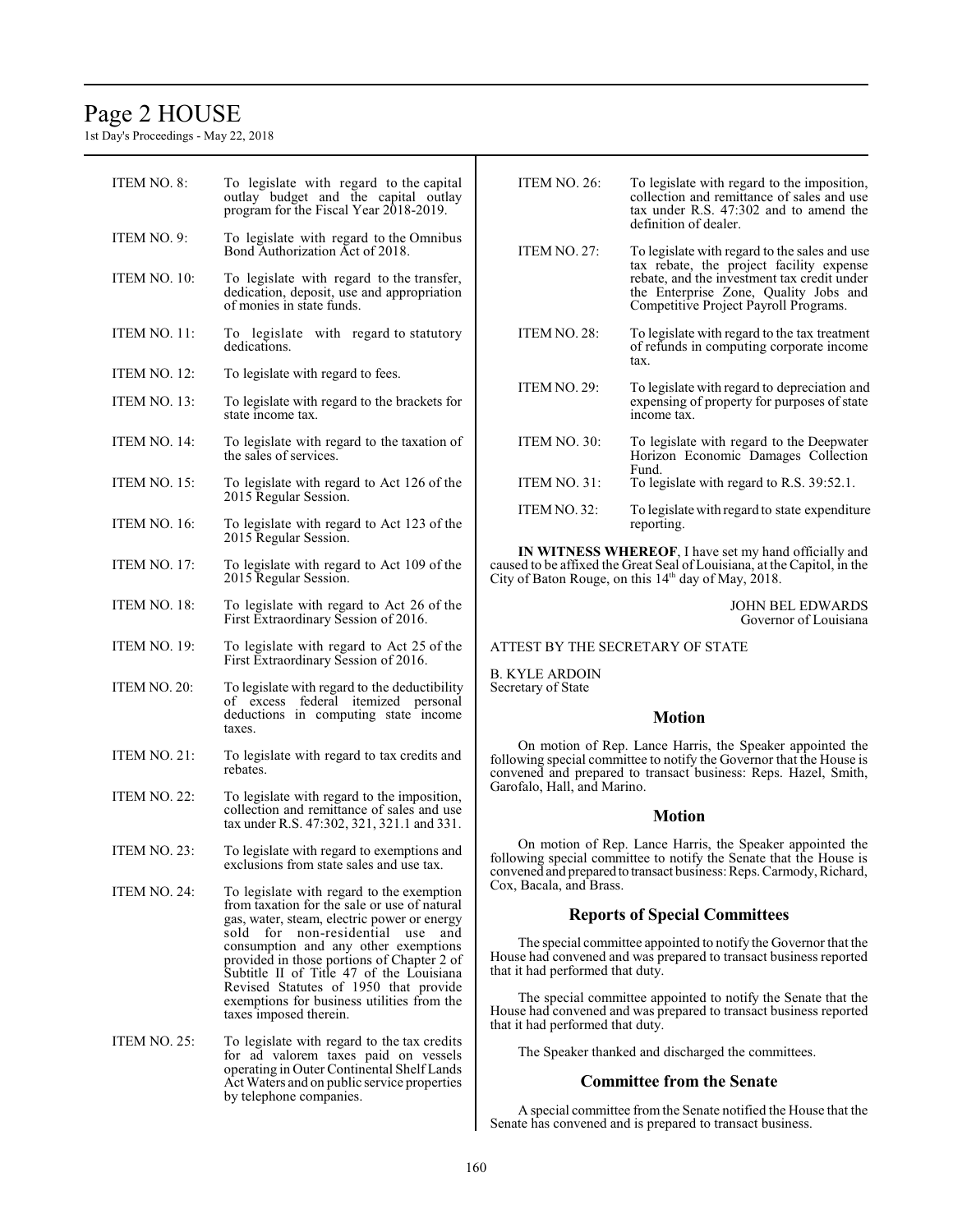1st Day's Proceedings - May 22, 2018

The Speaker thanked and dismissed the committee.

# **OFFICE OF THE GOVERNOR State of Louisiana**

May 18, 2018

Honorable Taylor F. Barras Speaker of the House Louisiana House of Representatives Post Office Box 94062 Baton Rouge, Louisiana 70804-9062

RE: Veto of House Bill 1 of 2018 Regular Session

Dear Speaker Barras:

Please be advised that I have vetoed House Bill No. 1 of the 2018 Regular Session.

I do not take this action lightly, as it has been and should be a rare occurrence for a governor to veto a bill that sets the state's operating budget for the upcoming fiscal year. However, I have stated from the time I presented the Executive Budget in January that I will not support a budget that contains the dramatic cuts that are required by the fiscal cliff facing our state. This budget contains crippling budget cuts across state government, including irresponsible reductions to Higher Education, Children and Family Services, Veterans Affairs, Corrections, law enforcement and TOPS. It would result in the closure of veterans' cemeteries, require that thousands of prisoners be furloughed, leave Louisiana as the only state in the country without a SNAP program, and require over 2000 state employees to be laid off. These are just a few of many unacceptable, and completely avoidable, effects of the budget finally passed by the Legislature. I cannot allow for it to become law. The people of Louisiana deserve better.

I do acknowledge that the Senate passed this budget to demonstrate the need to replace a portion of the revenue measures that will expire on June 30, 2018. Further, I appreciate that the Senate proved the importance of funding the needs of the Department of Health by reversing the catastrophic cuts put in place by the House when it passed House Bill 1. In closing hospitals and medical schools, eliminating funding for nursing homes, and reducing funding for substance abuse and behavioral care, the cuts imposed by the House would have devastated health care as we know it in Louisiana. However, the Senate's budget did not really restore those cuts. Instead, the Senate's action only serves as notice that the critical services needed and expected by the people of Louisiana cannot be protected with the amount of revenue currently available to our state.

In vetoing this budget, I am asking the legislature to start this upcoming special session with a commitment to funding our needs and priorities and to replace a portion of the revenue that is set to expire June 30<sup>th</sup>. We can fund these obligations and still provide for a net tax reduction to Louisiana taxpayers of approximately \$400 million next year. We should not be forced to choose between health care and higher education. We should not choose between caring for our foster children and our veterans. Instead, we should pass a real budget that appropriates the needed revenue that will be considered in this upcoming session. There is no reason why revenue measures and appropriation bills cannot be fully considered and passed in the two weeks I have set aside for this special session.

I am confident that, working together, we can get this done. When we do, we will provide for long-needed budget stability and build a better future for the great state of Louisiana.

Sincerely,

JOHN BEL EDWARDS Governor Lies over under the rules.

# **OFFICE OF THE GOVERNOR State of Louisiana**

May 20, 2018

Honorable Taylor F. Barras Speaker of the House Louisiana House of Representatives Post Office Box 94062 Baton Rouge, Louisiana 70804-9062

RE: Veto of House Bill 129 of 2018 Regular Session

Dear Speaker Barras:

Please be advised that I have vetoed House Bill 129 of the 2018 Regular Session.

This bill, as originally filed, was a bill I strongly supported, as it would have given the Louisiana Department of Wildlife and Fisheries (LDWF) the ability to be more efficient in the repair, renovation, or construction of buildings for its operations. However, in the House Ways and Means Committee, the bill was amended to require the approval of the House Ways and Means and Senate Revenue and Fiscal Affairs Committees for any such work. This additional requirement would make LDWF less efficient and would interject political considerations into the decisions about the proper management of LDWF facilities. Further, this amendment is a clear violation of Art. II, Sec. 2 of the Louisiana Constitution, which provides for a separation of powers between the branches of state government. Outside of the appropriation process, decisions about the maintenance or construction of facilities in executive branch agencies should not require legislative approval.

Sincerely,

JOHN BEL EDWARDS Governor

Lies over under the rules.

# **Introduction of Resolutions, House and House Concurrent**

The following members introduced the following entitled House and House Concurrent Resolutions, which were read the first time by their titles and placed upon the calendar for their second reading:

#### **HOUSE RESOLUTION NO. 1—** BY REPRESENTATIVE BAGLEY

A RESOLUTION

To urge and request the governor and the State Board of Elementary and SecondaryEducation to work with the legislature to explore ways to provide funding to increase teacher salaries to the level where Louisiana's average teacher salary will equal or exceed the average teacher salary for the southern region.

Read by title.

On motion of Rep. Bagley, and under a suspension of the rules, the resolution was adopted.

#### **HOUSE RESOLUTION NO. 2—**

BY REPRESENTATIVES HODGES, ABRAHAM, AMEDEE, BACALA,<br>BAGNERIS, TERRY BROWN, COX, CREWS, DAVIS, EDNONDS,<br>EMERSON, FALCONER, FOIL, GLOVER, HAZEL, HOLLIS, HORTON,<br>HUVAL, IVEY, JACKSON, JAMES, JEFFERSON, JORDAN, MACK,<br>MRIGELLE,

#### A RESOLUTION

To congratulate Israel on the occasion of the seventieth anniversary of its establishment, to recognize the contributions of Israel to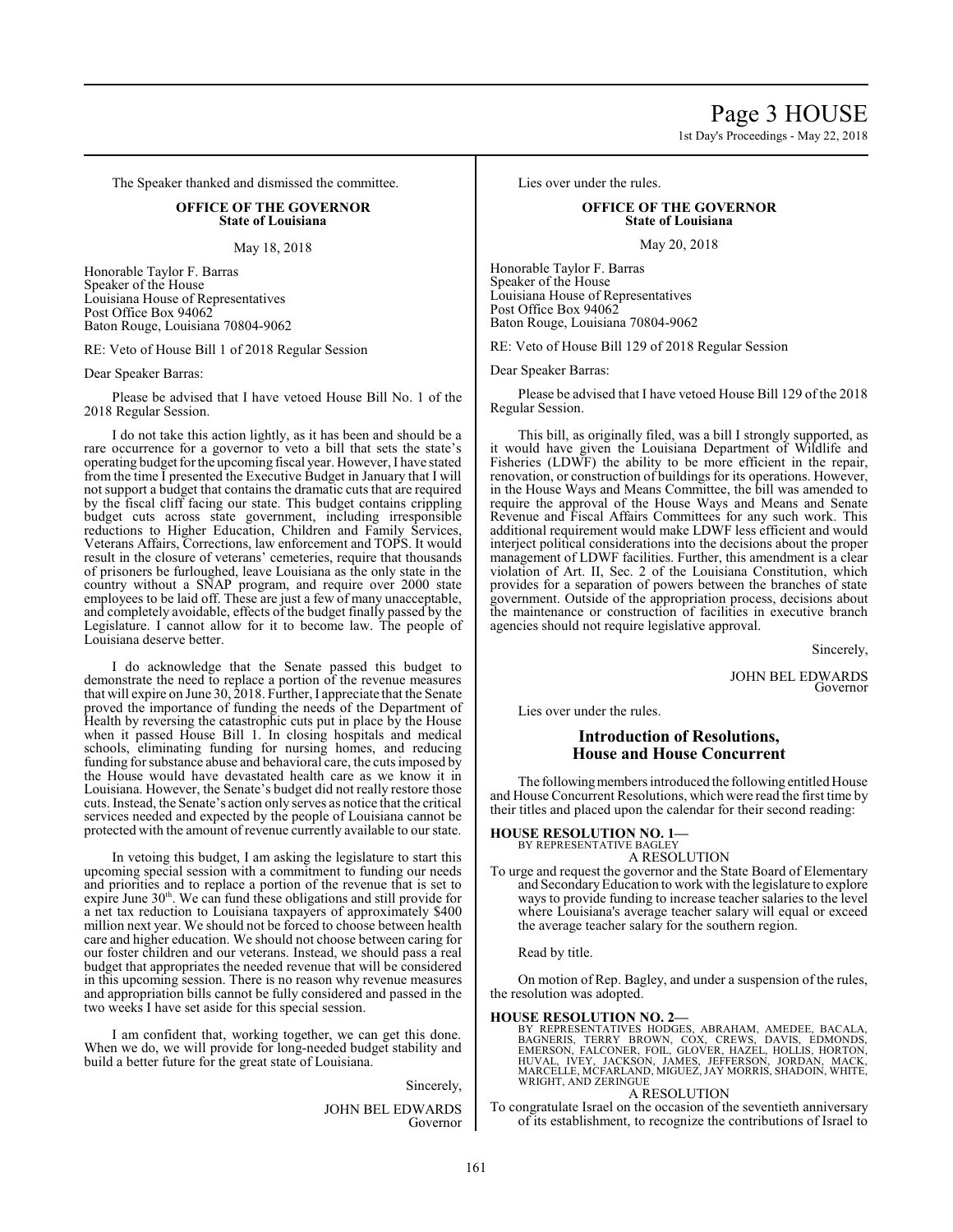# Page 4 HOUSE

1st Day's Proceedings - May 22, 2018

humankind, to express support for the people of Israel and for their right to live in freedom and to defend their land and their country, and to extend best wishes to the state of Israel and to the Israeli people for a peaceful and prosperous future.

Read by title.

On motion of Rep. Hodges, and under a suspension of the rules, the resolution was adopted.

#### **HOUSE RESOLUTION NO. 3—**

BY REPRESENTATIVE STOKES A RESOLUTION

To recognize July 2018 as Metastatic Breast Cancer Awareness Month in Louisiana.

Read by title.

On motion of Rep. Thomas, and under a suspension ofthe rules, the resolution was adopted.

# **HOUSE RESOLUTION NO. 4—**

BY REPRESENTATIVE STEFANSKI A RESOLUTION

To commend Lewis Cook on his induction into the Louisiana Sports Hall of Fame.

Read by title.

On motion of Rep. Stefanski, and under a suspension of the rules, the resolution was adopted.

#### **HOUSE RESOLUTION NO. 5—** BY REPRESENTATIVE STEFANSKI

A RESOLUTION

To commend Jack Hains on his induction into the Louisiana Sports Hall of Fame.

Read by title.

On motion of Rep. Stefanski, and under a suspension of the rules, the resolution was adopted.

#### **Introduction of House Bills and Joint Resolutions**

The following named members introduced the following entitled House Bills and Joint Resolutions, which were read the first time by their titles and placed upon the calendar for their second reading and, under a suspension of the rules, were referred to committee as follows:

#### **HOUSE BILL NO. 3—**

BY REPRESENTATIVE ABRAMSON AN ACT

To enact the Omnibus Bond Authorization Act of 2018, relative to the implementation of a five-year capital improvement program; to provide for the repeal of certain prior bond authorizations; to provide for new bond authorizations; to provide for authorization and sale of such bonds by the State Bond Commission; to provide for an effective date; and to provide for related matters.

Read by title.

# **Suspension of the Rules**

On motion of Rep. Jim Morris, the rules were suspended in order to refer the bill to committee at this time.

Under the rules, the bill was referred to the Committee on Ways and Means.

**HOUSE BILL NO. 4—**

BY REPRESENTATIVE CONNICK AN ACT

To amend and reenact R.S. 47:321.1(A) through (C) and to repeal R.S. 47:321.1(E), relative to state sales and use tax; to provide for the imposition of sales and use taxes; to provide for the tax rate; to provide for effectiveness; and to provide for related matters.

Read by title.

# **Suspension of the Rules**

On motion of Rep. Lyons, the rules were suspended in order to refer the bill to committee at this time.

Under the rules, the bill was referred to the Committee on Ways and Means.

#### **HOUSE BILL NO. 5—**

BY REPRESENTATIVE IVEY AN ACT

To amend and reenact R.S. 39:6(C) and to enact Subpart F of Part II of Chapter 1 of Subtitle I of Title 39 of the Louisiana Revised Statutes of 1950, to be comprised of R.S. 39:89.1 through 89.3, relative to state expenditure reporting; to provide for the duties of the commissioner of administration; to provide for the establishment and maintenance of the Louisiana Checkbook as a government fiscal transparency website; to provide for the information to be included on the website; to provide for implementation; to provide for an effective date; and to provide for related matters.

Read by title.

#### **Suspension of the Rules**

On motion of Rep. Hodges, the rules were suspended in order to refer the bill to committee at this time.

Under the rules, the bill was referred to the Committee on Appropriations.

# **HOUSE BILL NO. 6—** BY REPRESENTATIVE LEGER

AN ACT To amend and reenact R.S. 47:297.8(A), relative to individual income tax; to provide with respect to the earned income tax credit; to increase the amount of the tax credit; to provide for applicability; to provide for an effective date; and to provide for related matters.

Read by title.

# **Suspension of the Rules**

On motion of Rep. Bouie, the rules were suspended in order to refer the bill to committee at this time.

Under the rules, the bill was referred to the Committee on Ways and Means.

**HOUSE BILL NO. 7—**

BY REPRESENTATIVE DEVILLIER AN ACT

To amend and reenact R.S.  $47:6007(J)(1)(b)$ ,  $(2)(a)$ , and  $3(a)$ , relative to motion picture production income tax credits; to provide for the maximum amount of credits granted via final certification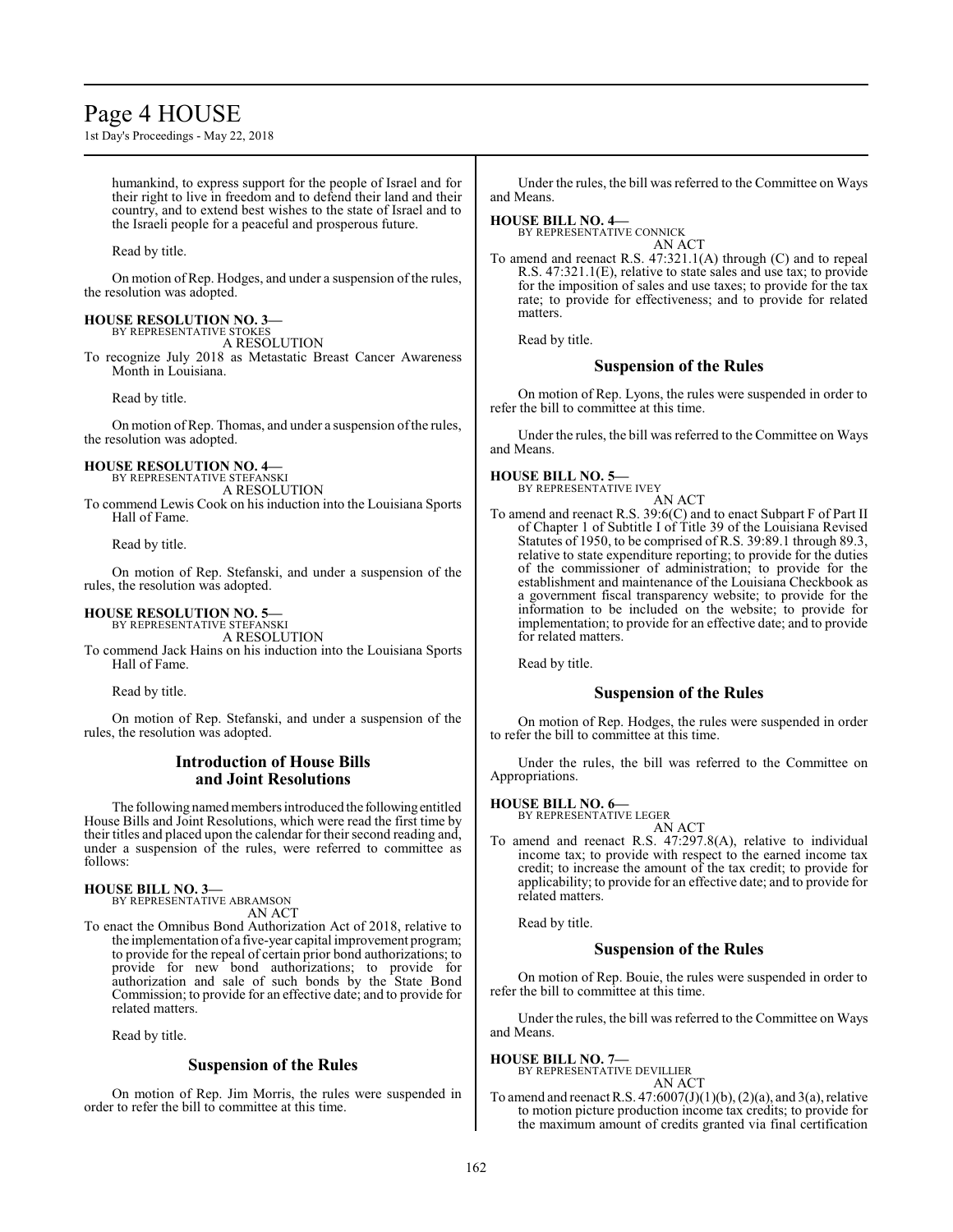letters; to provide for the maximum amount of credits claimed on income tax returns; to provide for the maximum amount of credits granted per project; to provide for an effective date; and to provide for related matters.

Read by title.

# **Suspension of the Rules**

On motion of Rep. DeVillier, the rules were suspended in order to refer the bill to committee at this time.

Under the rules, the bill was referred to the Committee on Ways and Means.

#### **HOUSE BILL NO. 8—**

BY REPRESENTATIVE LANCE HARRIS

- AN ACT
- To amend and reenact R.S.  $47:6007(J)(1)(b)$ ,  $(2)(a)$ , and  $3(a)$ , relative to motion picture production income tax credits; to provide for the maximum amount of credits granted via final certification letters; to provide for the maximum amount of credits claimed on income tax returns; to provide for the maximum amount of credits granted per project; to provide for an effective date; and to provide for related matters.

Read by title.

#### **Suspension of the Rules**

On motion of Rep. Lance Harris, the rules were suspended in order to refer the bill to committee at this time.

Under the rules, the bill was referred to the Committee on Ways and Means.

#### **HOUSE BILL NO. 9—**

BY REPRESENTATIVE LEGER AN ACT

To amend and reenact R.S. 47:293(3)(c) and to enact R.S. 47:293(3)(d), relative to the individual income tax; to provide with respect to the deduction for excess federal itemized personal deductions; to provide for certain limitations; to provide for applicability; to provide for an effective date; and to provide for related matters.

Read by title.

#### **Suspension of the Rules**

On motion of Rep. Bouie, the rules were suspended in order to refer the bill to committee at this time.

Under the rules, the bill was referred to the Committee on Ways and Means.

**HOUSE BILL NO. 10—** BY REPRESENTATIVE BARRAS

AN ACT

To amend and reenact R.S. 39:6(C) and to enact Subpart F of Part II of Chapter 1 of Subtitle I of Title 39 of the Louisiana Revised Statutes of 1950, to be comprised of R.S. 39:89.1 through 89.3, relative to state expenditure reporting; to provide for the duties of the commissioner; to provide for the establishment and maintenance ofthe Louisiana Checkbook as a government fiscal transparency website; to provide for the information to be included on the website; to provide for implementation; to provide for an effective date; and to provide for related matters.

Read by title.

### **Suspension of the Rules**

On motion of Rep. Lance Harris, the rules were suspended in order to refer the bill to committee at this time.

Under the rules, the bill was referred to the Committee on Appropriations.

#### **HOUSE BILL NO. 11—**

BY REPRESENTATIVES TERRY LANDRY, CONNICK, JACKSON, JOHNSON, LEGER, MARINO, REYNOLDS, SHADOIN, AND STAGNI AN ACT

To amend and reenact R.S. 47:301(16)(o), 302(R)(2) and (3), (S), (T),(X)(introductory paragraph), (AA)(introductory paragraph),  $(AA)(29)$  through  $(31)$ , and  $(AA)(32)$ (introductory paragraph),  $305.37(A)$ ,  $321(H)(2)$  through (6), and (I) through (K), and  $321.1(A)$  through  $(C)$ ,  $(F)$ (introductory paragraph), (F)(66)(introductory paragraph), (F)(67) through (69), and  $(F)(70)$ (introductory paragraph), and  $331(P)$ ,  $(Q)$ , and  $(R)$ , to enact R.S 47:302(BB) and (CC), 321(P) and (Q), 321.1(I) and (J), and 331(V) and (W), and to repeal R.S. 47:302(Y), 321(M), 321.1(E), 331(T) and Act No. 395 of the 2017 Regular Session ofthe LouisianaLegislature, relative to state sales and use taxes; to provide for the tax rate; to provide for the applicability of certain exclusions and exemptions applicable to certain taxes; to provide for effectiveness; and to provide for related matters.

Read by title.

# **Suspension of the Rules**

On motion of Rep. Terry Landry, the rules were suspended in order to refer the bill to committee at this time.

Under the rules, the bill was referred to the Committee on Ways and Means.

# **HOUSE BILL NO. 12—**

BY REPRESENTATIVE LEGER AN ACT

To amend and reenact R.S. 47:302(V)(1)(introductory paragraph), (a), (b)(introductory paragraph), and (c), and to enact R.S.  $47:302(V)(1)(d)$ , relative to sales and use tax; to provide with respect to collection and reporting of sales and use taxes; to provide for the definition of dealer; to provide for effectiveness; and to provide for related matters.

Read by title.

# **Suspension of the Rules**

On motion of Rep. Bouie, the rules were suspended in order to refer the bill to committee at this time.

Under the rules, the bill was referred to the Committee on Ways and Means.

**HOUSE BILL NO. 13—** BY REPRESENTATIVE JACKSON

AN ACT

To amend and reenact R.S. 47:158(C) and (D), 287.73(C)(4), and 287.745(B) and Section 6 of Act No. 123 of the 2015 Regular Session of the Legislature and to repeal Sections 3 and 4 of Act No. 123 of the 2015 Regular Session of the Legislature, relative to corporate income tax; to provide relative to certain exclusions, exemptions, and deductions; to provide for continued effectiveness ofreductions; to provide for an effective date; and to provide for related matters.

Read by title.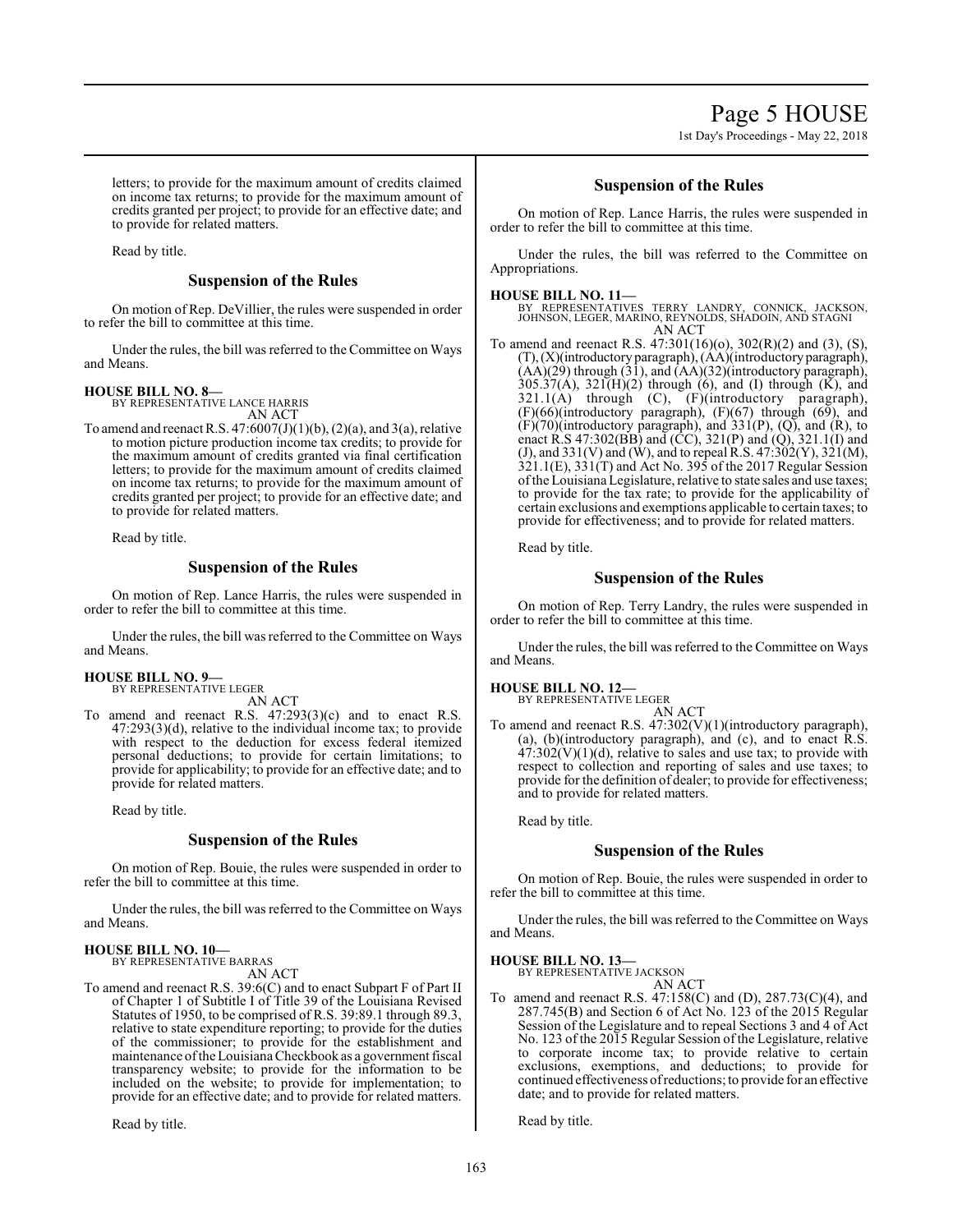# Page 6 HOUSE

1st Day's Proceedings - May 22, 2018

### **Suspension of the Rules**

On motion of Rep. Jackson, the rules were suspended in order to refer the bill to committee at this time.

Under the rules, the bill was referred to the Committee on Ways and Means.

# **HOUSE BILL NO. 14—**

BY REPRESENTATIVE BARRAS A JOINT RESOLUTION

Proposing to amend Article VII, Section 10(C)(1) and (2) of the Constitution of Louisiana and to repeal Article VII, Section  $10.3(A)(1)$  of the Constitution of Louisiana, relative to the expenditure limit; to provide for changing the expenditure limit; to provide for the determination of the growth factor of the expenditure limit; to cap the growth of the expenditure limit; to eliminate required uses of monies in excess of the expenditure limit; to provide for submission of the proposed amendment to the electors; and to provide for related matters.

Read by title.

Lies over under the rules.

# **HOUSE BILL NO. 15—**

BY REPRESENTATIVE HAVARD AN ACT

To amend and reenact R.S.  $47:302(R)(2)$  and  $(3)$ ,  $(S)$ ,  $(T)$ , (X)(introductory paragraph), (AA)(introductory paragraph), (AA)(29) through (31), and (AA)(32)(introductory paragraph),  $321(H)(2)$  through (6), and (I) through (K), and  $321.1(A)$ through (C), (F)(introductory paragraph), (F)(66)(introductory paragraph),  $(F)(67)$  through  $(69)$ , and  $(F)(70)$ (introductory paragraph), and  $331(P)$ , (Q), and (R), to enact R.S  $47:302(BB)$ and (CC), 321(P) and (Q), 321.1(I) and (J), and 331(V) and (W), and to repeal R.S. 47:302(Y), 321(M), 321.1(E), 331(T), and Act No. 395 of the 2017 Regular Session of the Louisiana Legislature, relative to state sales and use taxes; to provide for the tax rate; to provide for the applicability of certain exclusions and exemptions applicable to certain taxes; to provide for effectiveness; and to provide for related matters.

Read by title.

#### **Suspension of the Rules**

On motion of Rep. Havard, the rules were suspended in order to refer the bill to committee at this time.

Under the rules, the bill was referred to the Committee on Ways and Means.

#### **HOUSE BILL NO. 16—**

BY REPRESENTATIVE BARRAS AN ACT

To amend and reenact R.S. 39:33.1(A) through (C) and 52.1 and to repeal R.S. 39:94(A)(1), relative to the expenditure limit; to provide for submission of the expenditure limit to the legislature; to cap the annual growth of the expenditure limit; to provide for the calculation of the growth factor; to change the uses of money in excess of the expenditure limit; to provide for the contents of the expenditure limit calculation; to provide for changing the expenditure limit; to provide for effectiveness; and to provide for related matters.

Read by title.

Lies over under the rules.

# **HOUSE BILL NO. 17—**

BY REPRESENTATIVE FOIL

AN ACT To amend and reenact R.S. 47:302(V)(1)(introductory paragraph), (a), (b)(introductory paragraph), and (c), and to enact R.S.  $47:302(V)(1)(d)$ , relative to sales and use tax; to provide with respect to collection and reporting of sales and use taxes; to provide for the definition of dealer; to provide for effectiveness; and to provide for related matters.

Read by title.

#### **Suspension of the Rules**

On motion of Rep. Foil, the rules were suspended in order to refer the bill to committee at this time.

Under the rules, the bill was referred to the Committee on Ways and Means.

# **HOUSE BILL NO. 18—**

BY REPRESENTATIVE JACKSON

- AN ACT
- To amend and reenact R.S. 47:33(A)(5) and Section 4 of Act No. 109 of the 2015 Regular Session of the Legislature, to enact R.S.  $47:33(A)(7)$ , and to repeal Section 2 of Act No. 109 of the 2015 Regular Session of the Legislature, relative to the individual income tax credit for taxes paid to other states; to repeal provisions providing for an increase in the credit; to limit the amount of the credit; to authorize a deduction of income taxes paid to other states under certain circumstances; to provide for effectiveness; and to provide for related matters.

Read by title.

#### **Suspension of the Rules**

On motion of Rep. Jackson, the rules were suspended in order to refer the bill to committee at this time.

Under the rules, the bill was referred to the Committee on Ways and Means.

**HOUSE BILL NO. 19—** BY REPRESENTATIVE JACKSON

AN ACT

To amend Section 6 of Act No. 126 of the 2015 Regular Session of the Legislature as amended by Act No. 28 of the 2016 First Extraordinary Session of the Legislature and to repeal Section 3 of Act No. 126 of the 2015 Regular Session of the Legislature and Section 7 of Act No. 126 of the 2015 Regular Session ofthe Legislature as enacted by Act No. 28 of the 2016 First Extraordinary Session of the Legislature, relative to certain rebates; to provide for continued effectiveness of certain rebate reductions; to provide for an effective date; and to provide for related matters.

Read by title.

# **Suspension of the Rules**

On motion of Rep. Jackson, the rules were suspended in order to refer the bill to committee at this time.

Under the rules, the bill was referred to the Committee on Ways and Means.

#### **HOUSE BILL NO. 20—**

BY REPRESENTATIVE JAY MORRIS AN ACT

To amend and reenact R.S. 47:302(X)(introductory paragraph) and  $(AA)(introductory paragraph), 321(O), and 331(P)(1) and to$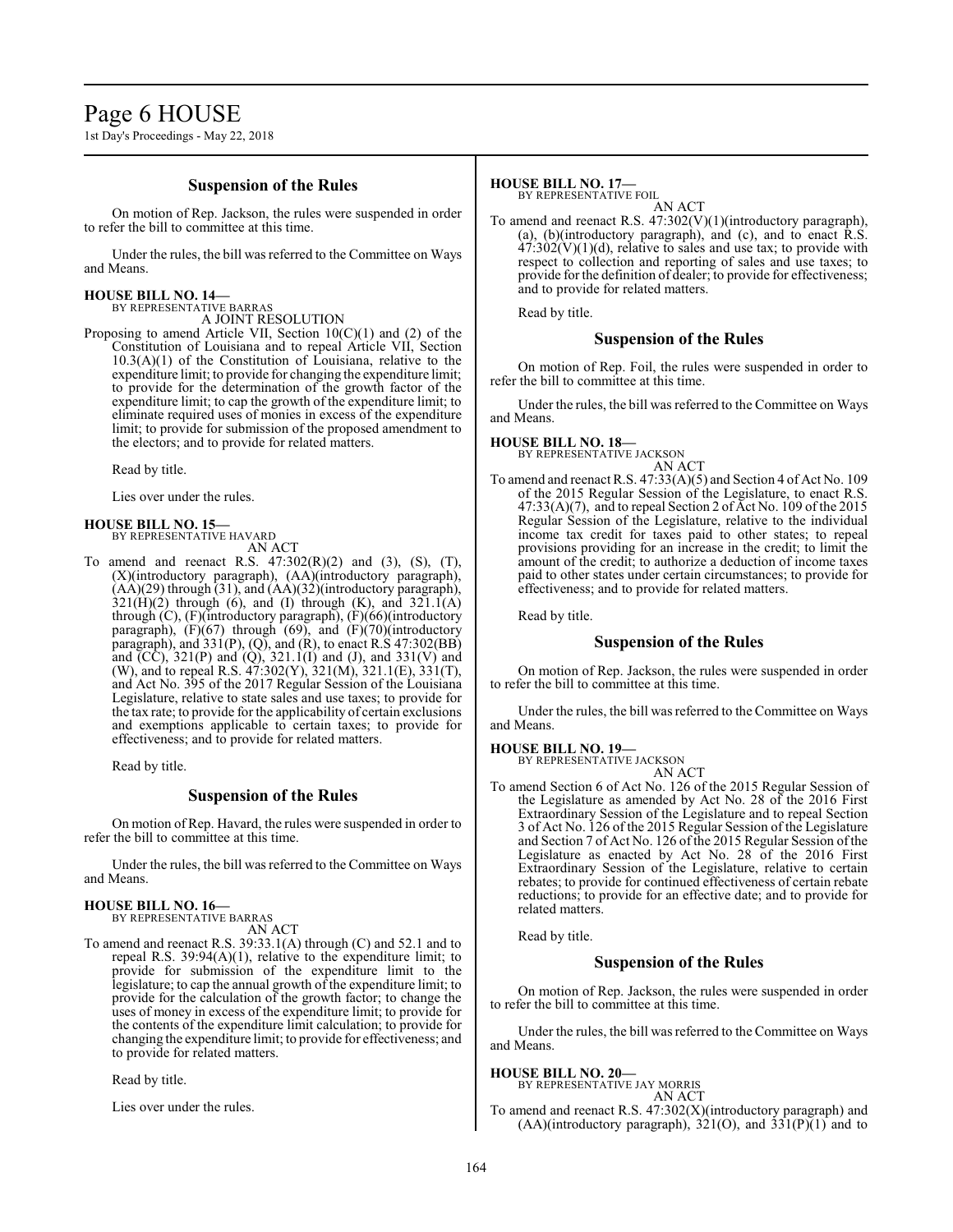# Page 7 HOUSE

1st Day's Proceedings - May 22, 2018

enact R.S. 47:302(AA)(34), relative to state sales and use tax; to provide for the applicability of certain exclusions and exemptions; to provide for effectiveness; and to provide for related matters.

Read by title.

# **Suspension of the Rules**

On motion ofRep. JayMorris, the rules were suspended in order to refer the bill to committee at this time.

Under the rules, the bill was referred to the Committee on Ways and Means.

#### **HOUSE BILL NO. 21—** BY REPRESENTATIVE SHADOIN

AN ACT

To amend and reenact R.S. 47:293(3)(c) and to enact R.S. 47:293(3)(d), relative to the individual income tax; to provide with respect to the deduction for excess federal itemized personal deductions; to provide for certain limitations; to provide for applicability; to provide for an effective date; and to provide for related matters.

Read by title.

#### **Suspension of the Rules**

On motion of Rep. Gregory Miller, the rules were suspended in order to refer the bill to committee at this time.

Under the rules, the bill was referred to the Committee on Ways and Means.

# **HOUSE BILL NO. 22—** BY REPRESENTATIVE JOHNSON

AN ACT

To amend and reenact R.S. 47:293(9)(a) and (10) and 300.7(C)(1) and to enact R.S. 47:287.73(B)(6) and 300.6(B)(1)(d), relative to income tax; to provide for certain definitions; to provide with respect to the depreciation and expensing of certain property for purposes of calculating state income taxes; to provide for certain limitations; to provide for applicability; to provide for an effective date; and to provide for related matters.

Read by title.

#### **Suspension of the Rules**

On motion of Rep. Johnson, the rules were suspended in order to refer the bill to committee at this time.

Under the rules, the bill was referred to the Committee on Ways and Means.

**HOUSE BILL NO. 23—** BY REPRESENTATIVE JAMES

AN ACT

To amend and reenact R.S. 17:407.30(B), R.S. 47:301(16)(o),  $302(R)(2)$  and  $(3)$ ,  $(S)$ ,  $(T)$ , and  $(X)(introductory paragraph)$ , (AA)(introductory paragraph), (29) through (31), and  $(32)$ (introductory paragraph),  $321(H)(2)$  through  $(6)$ , and  $(1)$ through  $(K)$ , and  $321.1(A)$  through  $(C)$ ,  $(F)$ (introductory paragraph), (66)(introductory paragraph), (67) through (69),  $(70)$ (introductory paragraph), and  $(\overline{G})$ , and  $(331(P), (Q)$ , and  $(\overline{R})$ , and Section 1 of Act No. \_\_\_ of the 2018 Regular Session, to enact R.S. 39:34(F), and  $\overline{R.S}$ . 47:302(BB) and (CC), 321(P) and  $(Q)$ , 321.1 $(I)$  and  $(J)$ , and 331 $(V)$  and  $(W)$ , and to repeal R.S. 47:302(Y), 321(M), 321.1(E), 331(T) and Act No. 395 of

the 2017 Regular Session of the Louisiana Legislature, relative to state sales and use taxes; to provide for the tax rate; to provide for the applicability of certain exclusions and exemptions applicable to certain taxes; to provide for the dedication of the avails of certain taxes; to provide for the deposit of monies into certain special treasury funds; to require the inclusion of certain items in executive budget recommendations; to provide for effectiveness; and to provide for related matters.

Read by title.

# **Suspension of the Rules**

On motion of Rep. James, the rules were suspended in order to refer the bill to committee at this time.

Under the rules, the bill was referred to the Committee on Ways and Means.

# **HOUSE BILL NO. 24—**

BY REPRESENTATIVE JAMES AN ACT

To amend and reenact R.S. 47:297.8(A), relative to individual income tax; to provide with respect to the earned income tax credit; to increase the amount of the tax credit; to provide for applicability; to provide for an effective date; and to provide for related matters.

Read by title.

# **Suspension of the Rules**

On motion of Rep. James, the rules were suspended in order to refer the bill to committee at this time.

Under the rules, the bill was referred to the Committee on Ways and Means.

#### **Suspension of the Rules**

On motion of Rep. Jackson, the rules were suspended in order to take up and consider Introduction of Resolutions, House and House Concurrent at this time.

# **Introduction of Resolutions, House and House Concurrent**

The following members introduced the following entitled House and House Concurrent Resolutions, which were read the first time by their titles and placed upon the calendar for their second reading:

#### **HOUSE RESOLUTION NO. 6—**

BY REPRESENTATIVES JACKSON, GAINES, JAMES, BAGNERIS, BOUIE,<br>BRASS, CARPENTER, GARY CARTER, COX, FRANKLIN, GLOVER,<br>HALL, JIMMY HARRIS, HUNTER, JEFFERSON, JENKINS, JORDAN,<br>TERRY LANDRY, LYONS, MARCELLE, DUSTIN MILLER, NORTON PIERRE, AND SMITH

#### A RESOLUTION

To designate Wednesday, May 23, 2018, as Louisiana Judicial Council of the National Bar Association Day at the state capitol and to commend the members of the Louisiana Judicial Council of the National Bar Association for their contributions to improving the judicial system in this state.

Read by title.

On motion of Rep. Jackson, and under a suspension of the rules, the resolution was adopted.